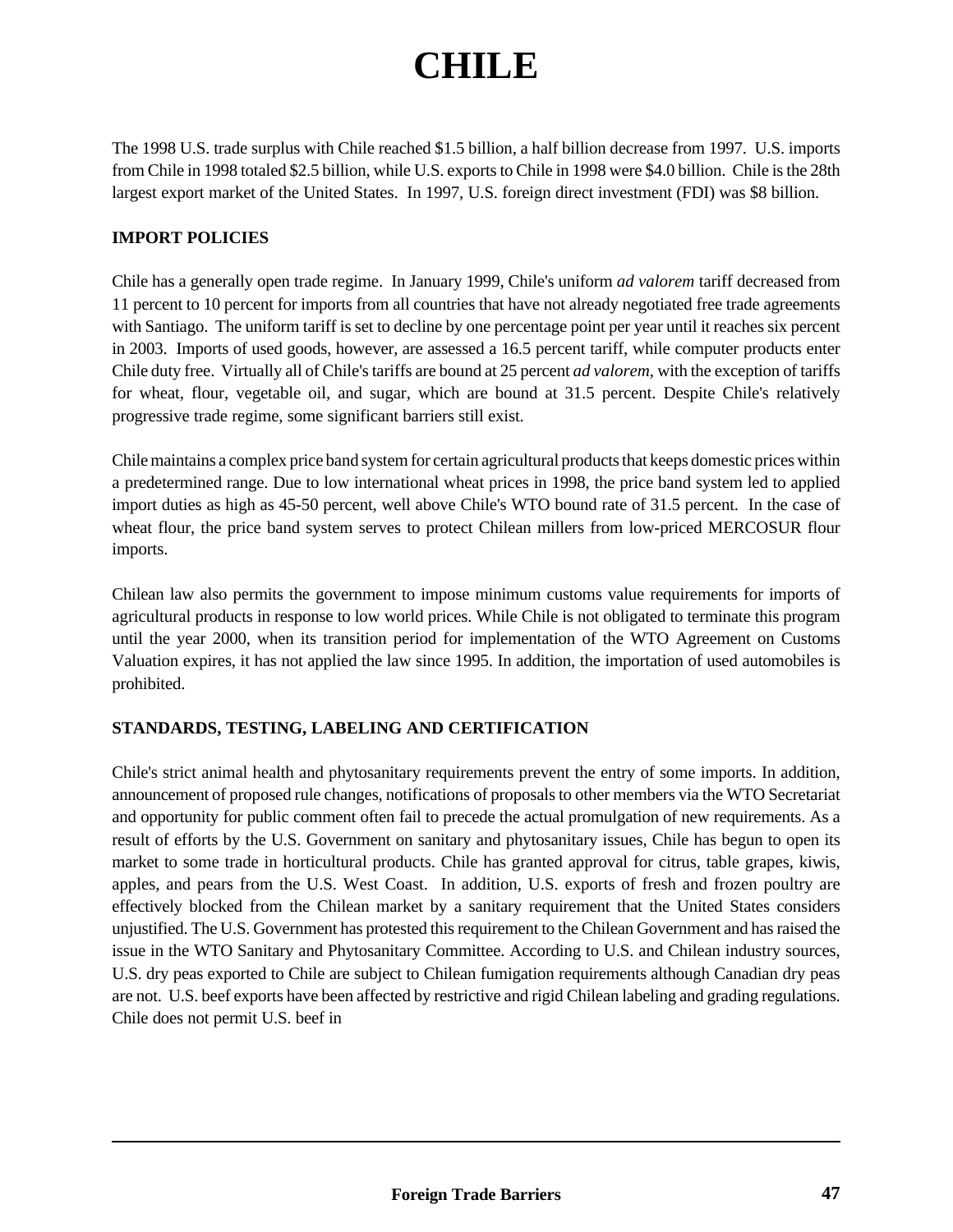## **Chile**

consumer cuts to enter the market without being graded to Chilean standards, which are incompatible with the U.S. grading system. Because Chilean meat grades originate from carcass grades at the time of slaughter, this requirement effectively blocks U.S.-produced beef from the market, although meat that will undergo further processing is not affected. The United States will continue to press Chile to implement and enforce WTO-consistent sanitary and phytosanitary requirements.

#### **EXPORT SUBSIDIES**

Chile employs a number of export promotion measures to help non-traditional exports, including through the Chilean Government's active export promotion agency. In addition, the Chilean forestation subsidy program was reinstated in 1998. Chile provides a simplified duty drawback program for non-traditional exports which does not reflect actual duties paid on imported components. In general, Chile's export promotion measures are intended to expedite and simplify the paperwork involved in the export process. The Government of Chile also provides exporters with quicker returns of value-added taxes than it provides to other producers. One such export promotion measure lets all exporters defer import duties for up to seven years on imported capital equipment or receive an equivalent subsidy for domestically produced capital goods. Chile has announced that, in accordance with its WTO commitments, the drawback program will be phased out; legislation to effect this change is anticipated in 1999.

## **LACK OF INTELLECTUAL PROPERTY PROTECTION**

#### **Patents and Trademarks**

Chile implemented a patent, trademark and industrial design law in 1991 that provides product patent protection for pharmaceuticals and a limited form of pipeline protection. While the law is generally strong, deficiencies exist, including: a term of protection that is not consistent with the TRIPs term of 20 years from filing; a lack of provisions for restoring patent terms for delays in marketing due to regulatory approval processes; inadequate industrial design protection; and a lack of full "pipeline" protection for pharmaceutical products patented in other countries prior to the time product patent protection became available in Chile. The Government of Chile has announced its plans to introduce legislation in early 1999 to make its intellectual property laws fully TRIPS-consistent.

Another concern with Chile's intellectual property regime is a backlog of patent applications, which the Government of Chile has begun to address. Also of concern is the lack of adequate and effective protection of proprietary test data; Chile does not provide a term of protection for test data consistent with international standards.

Chile's trademark law is largely consistent with international standards, but contains deficiencies, including: no requirement of use to maintain trademark protection; a "novelty" requirement for trademark registrations; unclear provision for trademarking figurative marks, color or packaging; and no provisions for protection of "well-known" marks. Some U.S. trademark holders have complained of inadequate enforcement of trademark rights in Chile.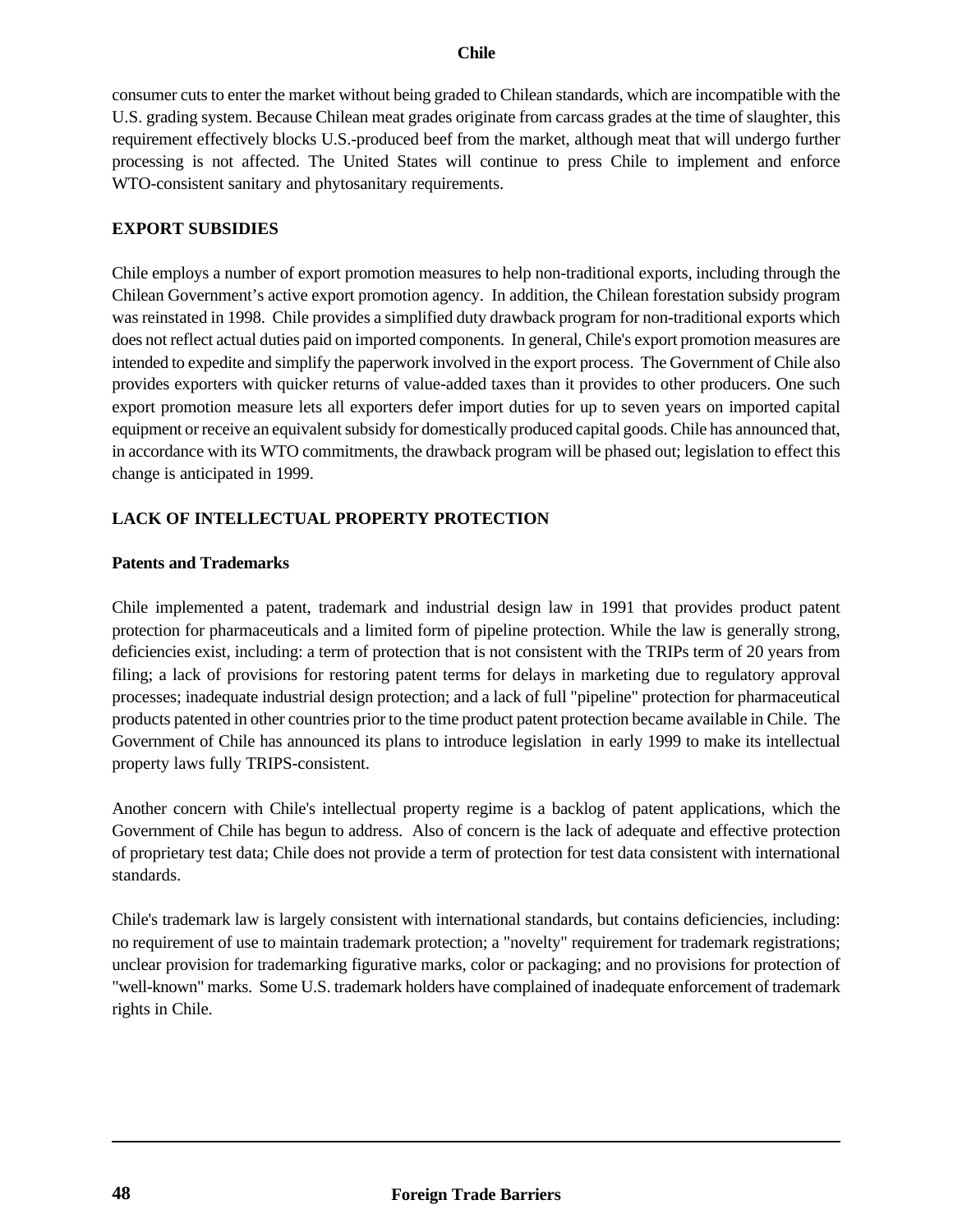# **Copyrights**

Chile revised its copyright law in 1992, extending the term of protection to the author's life plus 50 years, the standard in the TRIPs Agreement. While the copyright law provides protection that is nearly consistent with international standards in most areas, deficiencies remain. The Chilean law does not clearly protect computer software as a "literary work," does not provide clear rental and importation rights, allows for inadequate penalties, has no provision for *ex parte* civil searches, is uncertain as regards the availability of injunctions and temporary restraining orders, and places unnecessary constraints on contractual rights. Despite active enforcement efforts, piracy of computer software remains significant.

## **SERVICES BARRIERS**

Chile's relatively open services trade and investment regime stands in contrast to its relatively limited GATS commitments. In particular, Chile maintains a "horizontal" limitation (a restriction applying to all sectors in Chile's GATS schedule), under which authorization for foreign investment in service industries may be contingent on a number of factors, including employment, the use of local inputs, and competition. This limitation appears to undermine the commercial value and predictability of Chile's GATS commitments.

Chile has already made WTO commitments on most basic telecom services, adopted the WTO reference paper on regulatory commitments and ratified the GATS Fourth Protocol in June 1998. Despite this progress, U.S. companies complain of regulatory delays. Chilean telecommunications officials indicate that access surcharges for incoming international calls to Chile will be reviewed in the spring of 1999. These charges are discriminatory by reason of their application only to incoming, but not outgoing, international calls.

## **INVESTMENT BARRIERS**

While Chile welcomes foreign investment, controls and restrictions do exist. Under a law that regulates nearly all foreign direct investment, profits may be repatriated immediately, but none of the original capital may be repatriated for one year. Foreign direct investment is subject to pro forma screening by the Government of Chile. Until mid-1998, all funds entering Chile as ordinary foreign capital were subject to a non-interest bearing reserve deposit requirement that significantly raised the financial cost of these capital flows. This reserve requirement, which applied to foreign capital introduced into Chile for most lending purposes, for investment in government securities, and for other so-called non-productive or "speculative" purposes, was reduced from 30 percent to 10 percent in June 1998, and to zero two months later. There is no tax treaty between Chile and the United States, so the profits of U.S. companies are subject to taxation by the governments of both nations.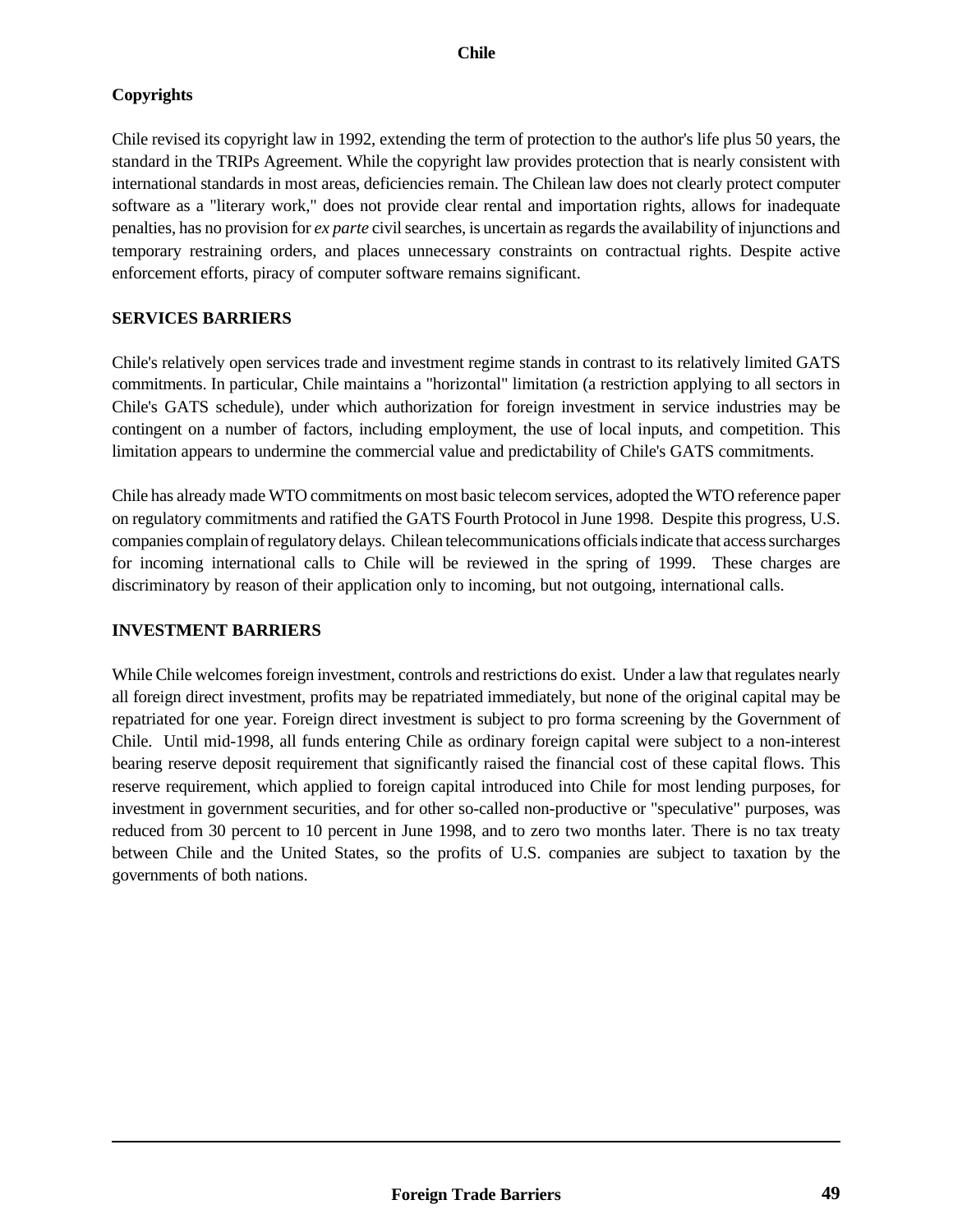## **Chile**

Royalty contracts must be approved by the Central Bank. Contracts may set fees and royalties only as a percentage of sales. Payments are usually limited to one percent of sales for the use of trademarks, three percent for the use of trade secrets and proprietary processes, and five percent for the use of patents. Remittances above these levels may be denied access to the inter-bank foreign exchange market and may be disallowed as expenses by the tax authorities. In the petroleum sector, oil and gas deposits are reserved for the state. However, private investors, whether foreign or Chilean, are allowed concessions in this area.

Chile has notified to the WTO measures that are inconsistent with its obligations under the WTO Agreement on Trade-Related Investment Measures (TRIMs). The measures deal with local content and trade balancing in the automotive industry. Proper notification allows developing-country WTO members to maintain such measures for a five-year transitional period after entry into force of the WTO. Chile therefore must eliminate these measures before January 1, 2000. The United States is working in the WTO Committee on TRIMs to ensure that WTO members meet these obligations.

## **ELECTRONIC COMMERCE**

Although electronic commerce is in its infancy in Chile, there is a growing recognition of its vast potential in an economy characterized by an export and services orientation and rapid growth in computer telecommunications and Internet use. There is evidence of a growing consensus between market participants and policy officials that the regulatory treatment of the industry should promote the sector's competitiveness. Similarly, while there is an awareness of the myriad privacy, security, contract law, etc., issues raised by electronic commerce, there is also recognition that the eventual creation of national policies addressing such issues will have to move hand-in-hand with developments internationally.

## **OTHER BARRIERS**

## **Distilled Spirits Tax**

Chile's tax regime historically has imposed higher taxes on distilled spirits imports than on *pisco*, a spirit necessarily manufactured in Chile. The U.S. has consistently indicated its concern regarding the inconsistency of the taxes with Article III:2 of the General Agreement on Tariffs and Trade (GATT). In November 1997 the Chilean Congress passed a bill to modify the liquor tax system. The modification took effect December 1, 1997, with a three-year phase-in period. The amended system still burdens U.S. exports. The European Union instigated the formation of a WTO panel to review this discriminatory practice; the United States is a third party participant to the panel proceeding. A preliminary panel determination was made in February 1999 and the final determination is due in April 1999.

## **Luxury Tax**

In addition to the 10 percent import tariff and the 18 percent value-added tax, automobile imports are subject to additional taxation. An "engine tax," which is scheduled to be phased out in 1999, applies to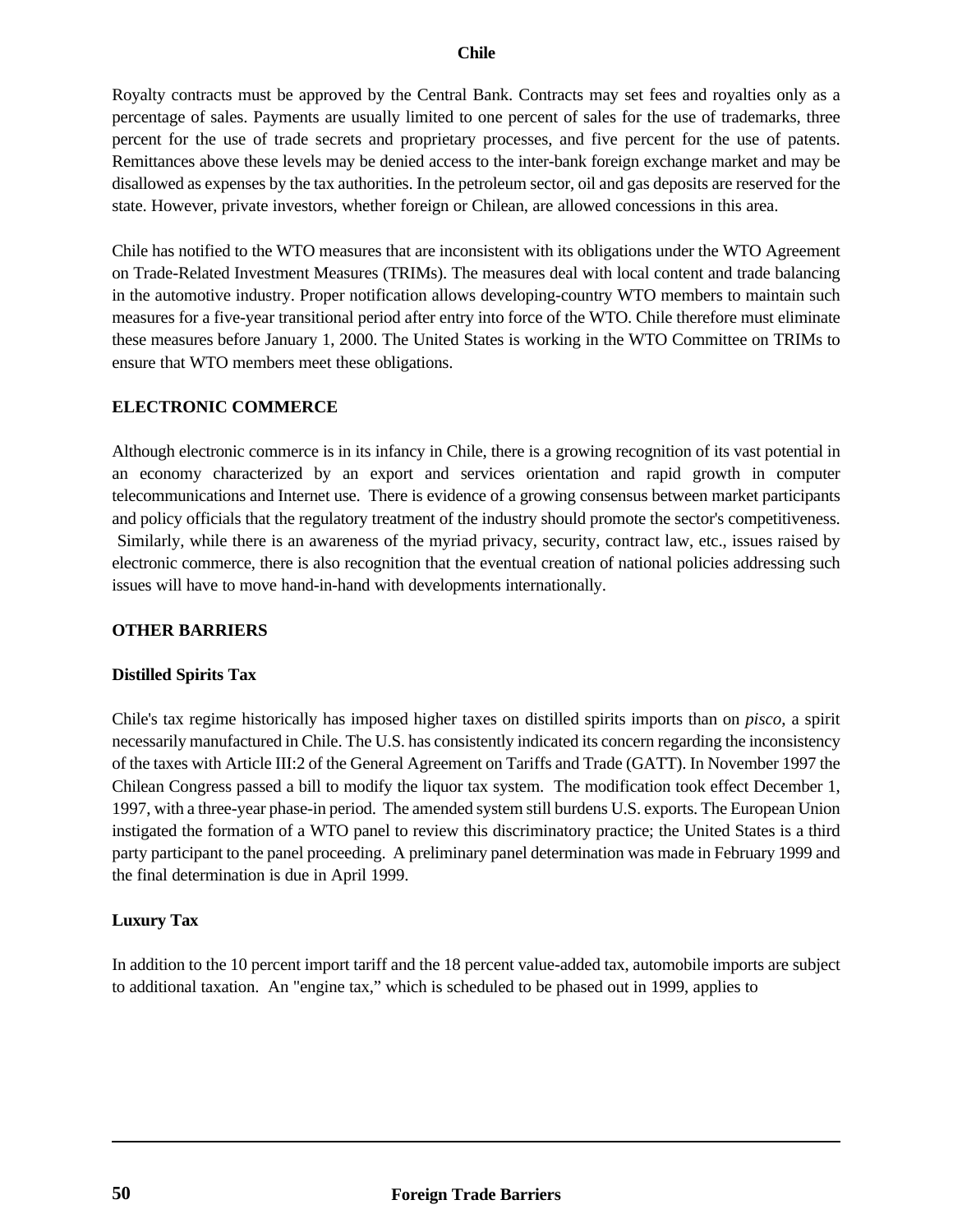vehicles with engines of over 1,500 cc. A "luxury tax" of 85 percent is also levied on CIF value above a certain price level (around \$10,000 in 1999). These taxes discourage sales of larger, more expensive vehicles, including most U.S.-made automobiles, which usually include expensive safety features. In early 1999, the Government of Chile announced that it would seek to modify -- but not eliminate -- the automobile luxury tax regime.